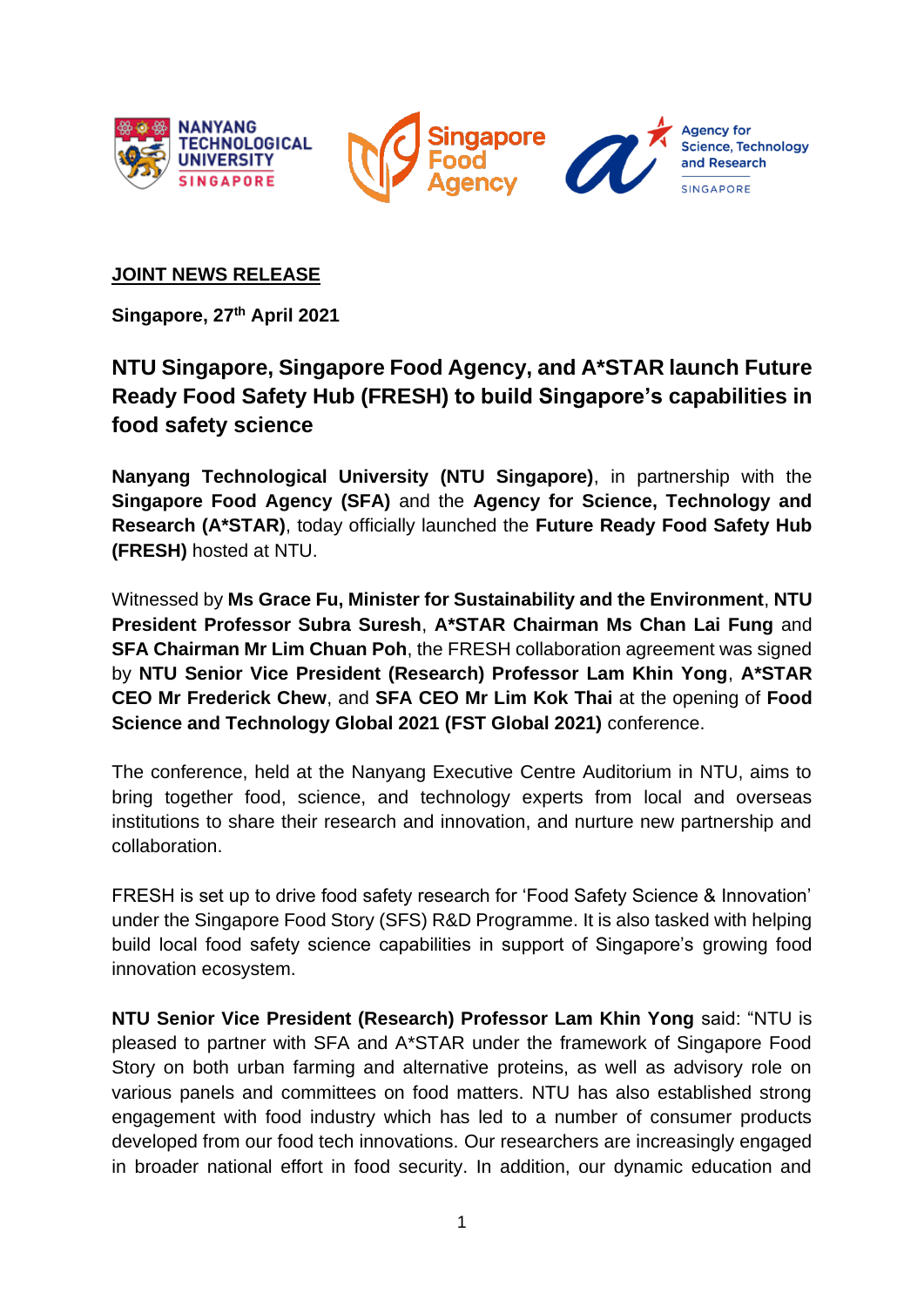research in food science and technology and expertise from various schools and colleges would also be of value for inter-agency collaborations. The ongoing vibrant collaborative culture among the leadership and researchers in the three institutions has laid a strong foundation for a successful tripartite partnership on FRESH."

**NTU Professor William Chen**, the organising chair of FST Global 2021 will serve as **Host Principal Investgator for FRESH**. Prof Chen is also Director of NTU's Food Science and Technology (FST) programme.

The executive committee of FRESH consists of Adjunct Associate Professor Joanne Chan from SFA, Professor Subodh Mhaisalkar from NTU Singapore, Adjunct Associate Professor Ralph Graichen from A\*STAR, as well as other representatives from various Government agencies, Institutes of Higher Learning (IHLs) and relevant industries.

**Adjunct Associate Professor Joanne Chan, Centre Director of the National Centre for Food Science (NCFS), at SFA**, said: "FRESH provides an excellent opportunity for multi-disciplinary collaborations between researchers from various research institutions such as SIFBI in A\*STAR, NTU, NUS and other IHLs.

"SFA will continue to work closely with the food industry on new food developments, as well as facilitate the exchange of food safety knowledge, experience and expertise, to support our '30 by 30' goal, which is to produce 30% of Singapore's nutritional needs locally by 2030."

**Adjunct Associate Professor Ralph Graichen, Senior Director, Food & Consumer, Biomedical Research Council at A\*STAR**, **and chair of the FRESH advisory committee**, said: "By tapping on R&D to improve food safety and facilitate the introduction of novel foods to the market, Singapore is well on its way to becoming a leading agri-food and nutrition hub. We look forward to working together with NTU and SFA to drive safe product innovation, for improved health outcomes and to entrench Singapore in the high-value novel food industry."

#### **The key objectives of FRESH**

- (i) To close the current gap in scientific capabilities for food safety risk assessment and validation, to support industry in new product development
- (ii) To strengthen Singapore's food safety ecosystem, by providing a neutral platform to foster collaboration between regulators, public research performers and industry on food safety R&D
- (iii) To enable regulatory responsiveness through early exposure of regulatory scientists to novel methodology developed in the food industry, to address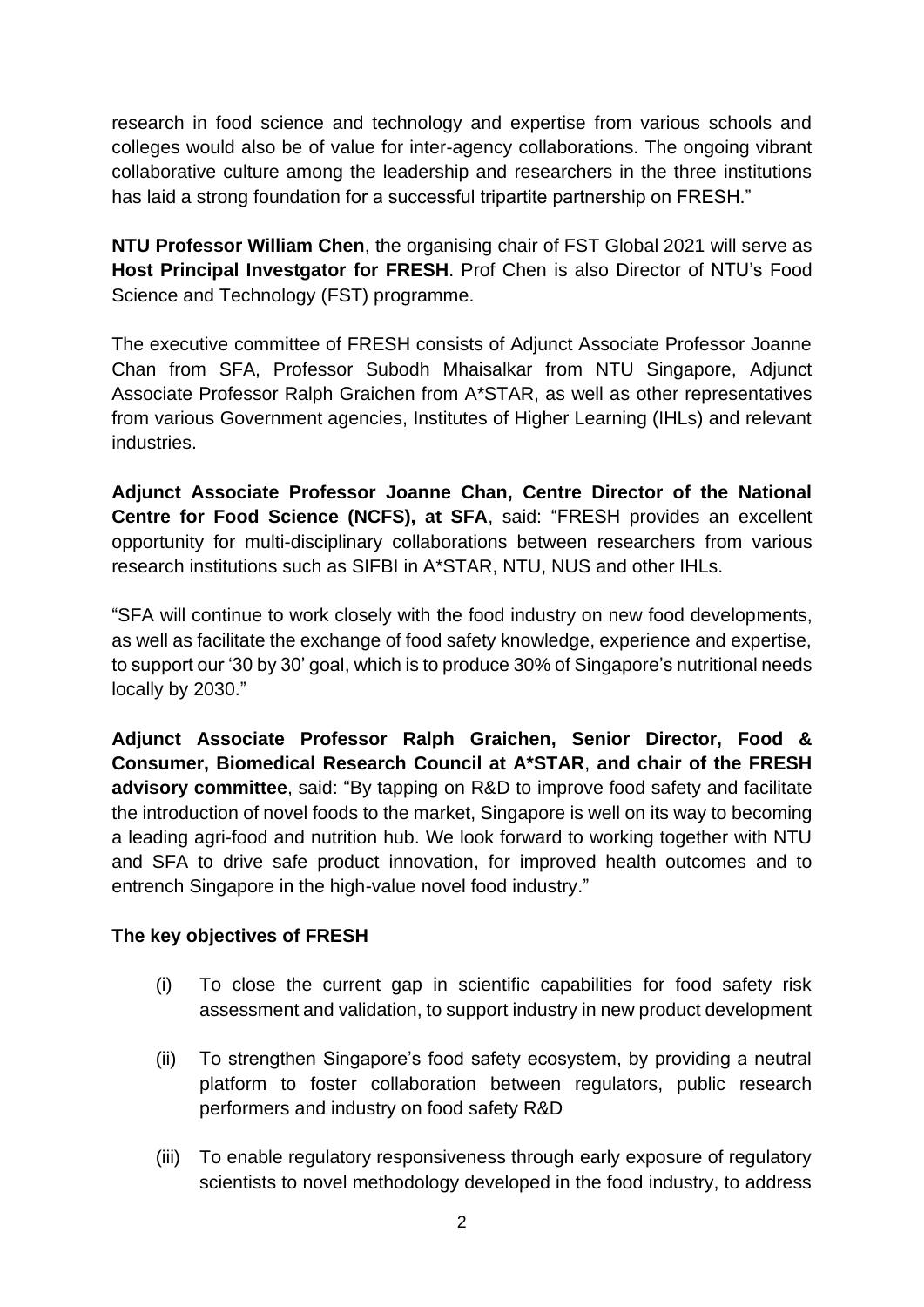breaking food safety issues early, and hence accelerate product time-tomarket

FRESH builds upon Singapore's **Research, Innovation and Enterprise 2020 (RIE2020) Plan**, in which funding of up to S\$144 million was committed to the Singapore Food Story R&D Programme to drive innovation in the local food industry. The plan focuses on sustainable urban food production, future foods, advanced biotech-based protein production, as well as food safety science & innovation.

### **The glue that binds together expertise and teams**

Talent development is key to Singapore's sustainable food security. As a platform for collaboration across institutions and disciplines, FRESH will provide new food safety support and complement existing efforts under the Singapore Food Story.

FRESH will bridge multiple disciplines, which include food science, microbiology, chemistry, toxicology, engineering, and communication sciences and will work with government, academic and industry stakeholders to build a unique collaborative tripartite R&D platform.

FRESH will also leverage expertise from the Singapore R&D ecosystem, such as A\*STAR's Innovations in Food and Chemical Safety Programme, SFA's NCFS and NTU's FST.

#### **\*\*\*END\*\*\***

## *About Nanyang Technological University, Singapore*

A research-intensive public university, Nanyang Technological University, Singapore (NTU Singapore) has 33,000 undergraduate and postgraduate students in the Engineering, Business, Science, Humanities, Arts, & Social Sciences, and Graduate colleges. It also has a medical school, the Lee Kong Chian School of Medicine, established jointly with Imperial College London.

NTU is also home to world-renowned autonomous institutes – the National Institute of Education, S Rajaratnam School of International Studies, Earth Observatory of Singapore, and Singapore Centre for Environmental Life Sciences Engineering – and various leading research centres such as the Nanyang Environment & Water Research Institute (NEWRI) and Energy Research Institute @ NTU (ERI@N).

Ranked amongst the world's top universities by QS, NTU has also been named the world's top young university for the last seven years. The University's main campus is frequently listed among the Top 15 most beautiful university campuses in the world